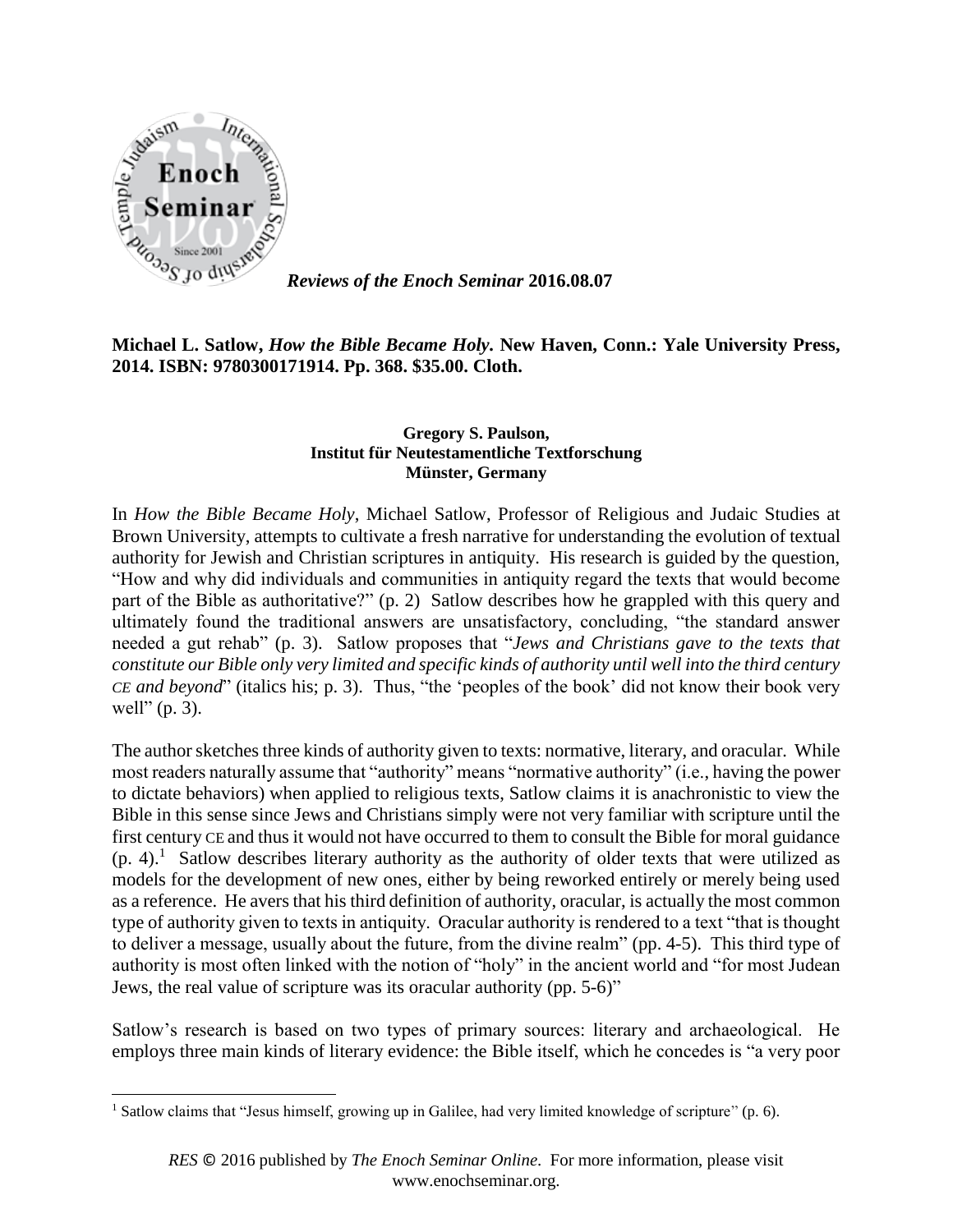historical source," as well as Apocrypha/Pseudepigrapha (i.e., texts that were not included in the Jewish or Christian canon) and other philosophical and historical writings. His archaeological evidence includes new finds, reevaluations of old evidence, and demographical studies that have reshaped the way scholarship views antiquity.

Satlow's methodology is primarily centered on the religious communities that created, read, and copied the scriptures, rather than on the text itself. He seeks to re-tell the story of how the Bible became holy by tracing the historical narrative through three major chronological periods: (1) the Israelite, Judahite, and Persian periods from the ninth to fourth centuries BCE, (2) Alexander the Great and Roman conquests in the Near East from 330-63 BCE, and (3) the Roman period of the first century CE.

In the first section, chapter one, Satlow discusses the Northern Kingdom of Israel (922-722 BCE). He observes that the Bible we have today was written through the somewhat contemptuous eyes of Judah, who envisioned the defeated Israel as representing a cautionary tale against unrighteousness. But in actuality, it is Israel who was the major player in this context and Israel was far more culturally developed than Judah. Satlow notes three elements that bound the diverse nation of Israel together and helped them form a cohesive identity: historical narrative, a common Semitic language, and cultic practices. He suggests that the story of Jacob is a good parallel for the diverse nation of Israel "forming a single identity out of a heterogeneous population" (p. 19). During this time, scribes played an important role in international relations and government administration, but the text that would later become part of the Bible served only practical purposes, such as record keeping or rules and guidelines for governing people. Satlow notes that while it might be tempting to imagine that biblical texts were seen as significant for culture and identity, in reality, "there was nothing particularly 'sacred' about these texts" (p. 30).

Chapter two covers approximately 150 years, the time between the fall of the Northern Kingdom to the Assyrians and the destruction of Jerusalem by the Babylonian army (722-586 BCE). During this time, Judah developed a significant literary culture and witnessed a veritable explosion in the production of literary texts, as evidenced by the appearance of a large number of inscriptions. Satlow credits this to the influx of Israelites fleeing from the Assyrian forces into Judah, many of whom possessed useful skills and knowledge, including a large number of skilled scribes. This period saw the development of Deuteronomistic literature, which Satlow suggests was an "an academic exercise composed by scribes," and gave rise to Proverbs, which was originally intended for the elite (p. 41). By 586, the scribes of Judah had produced a number of texts that bolstered their own authority and achieved positions of power and influence in Hezekiah's court. While it was originally written by Hezekiah's scribes as "a utopian scribal fantasy," the discovery of the scroll of the Torah during the reign of Josiah was greeted as "a living and relevant oracle" (p. 44). Satlow explains, "The key to national well-being was divine favor, and gaining divine favor, according to this oracle, required convincing the priests and prophets to change the status quo and persuading the people to accept a new set of religious norms" (p. 44). The reading of the scroll of the Torah thus marked a watershed moment in textual authority: a written document was accorded official religious authority. A shift is apparent, from authority and power belonging to the people who possess, copy, interpret, and distribute texts, to authority and power being conferred to the written scroll itself. During this period, only oracles (the prophecies and the words of YHWH) were deemed authoritative, that is, so long as they were perceived to have come to fruition. For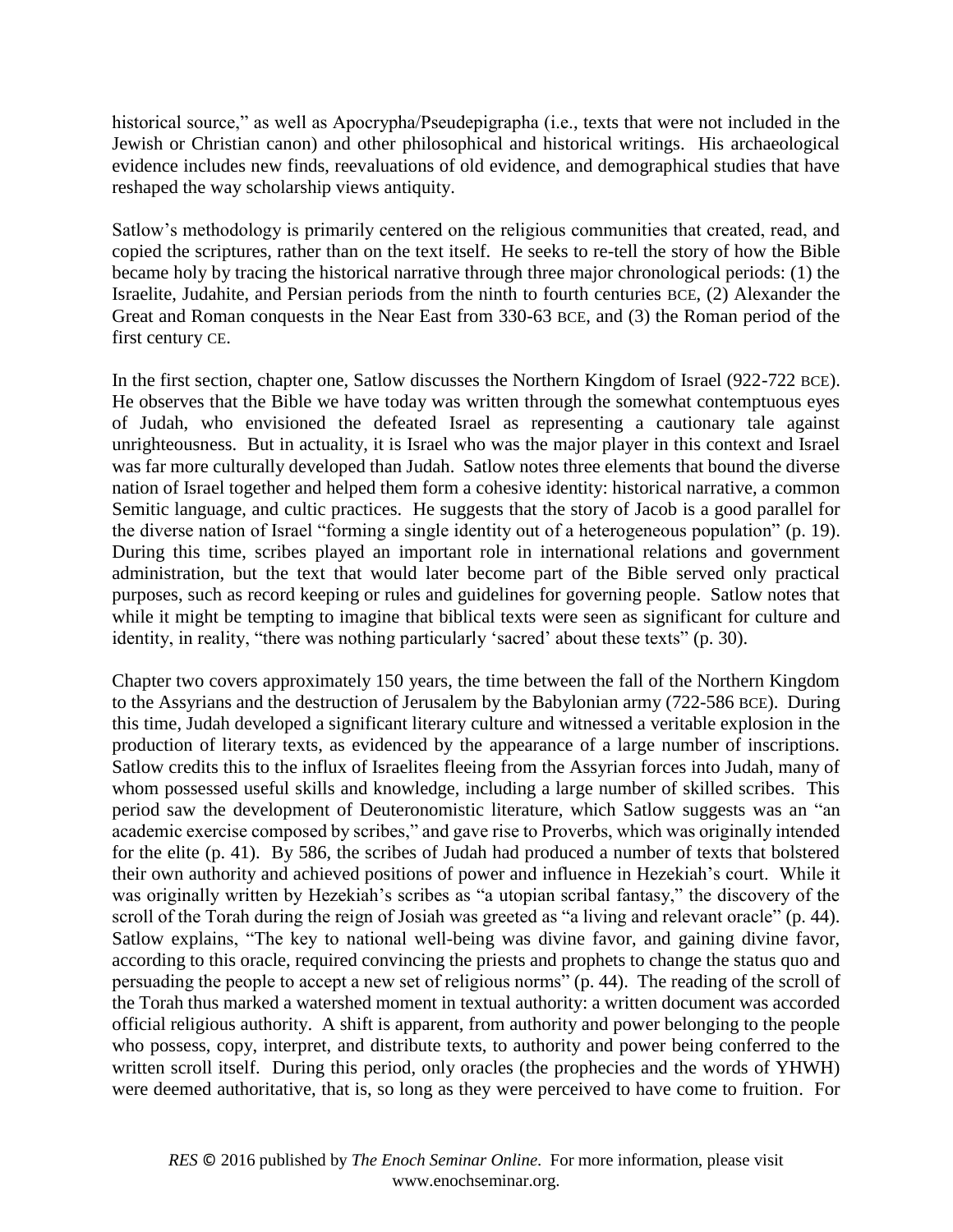example, when Israel fell and Judah rose, it was thought that YHWH had performed this and thus such oracles garnered authority.

Chapter three is about the Judahites during their captivity in Babylonia, Persia, and Yehud (586- 520 BCE). One of the major correctives Satlow wishes to provide in this chapter is to show that the deportation, though devastating in many ways, did not have as much theological impact as the biblical texts portray. Satlow profiles the Judahite people's perception of divinity by looking at several texts: the fifth-century cuneiform tablets from Nippur, the "Cyrus Cylinder", Deutero-Isaiah, and Esther. The inferences he draws from the artifacts and texts are that the Judahites were not economically different than other peoples in their context, but in the mid-sixth century BCE, they become more monotheistic. Even in captivity they are able to continue their religious practices.

Chapter four is about the Judean scribe Ezra, who had gained a status among Jews "that was second only to Moses" (p.69) as well as the formation of the Pentateuch (520-458 BCE). Satlow describes how Ezra reads to the population from the "book of the law of Moses" in Nehemiah 8:1 and explores what this book might have been. He adopts Wellhausen's documentary hypothesis to answer this question, and contends that Ezra is citing texts that resemble the P and D sources. Satlow highlights Ezra's strong ideological opposition against intermarriage as evidence that Ezra not only had a strong familiarity with pre-exilic biblical sources but that these were deemed by Ezra to have binding moral authority. The chapter concludes by noting that Ezra's "attempt to establish the written text that he brought with him as law—his claim that the text had normative authority . . . was largely a failure" (p. 84).

Chapter five is about the period from Nehemiah to Chronicles (445-350 BCE), a time when written biblical texts "remained almost unknown outside of the rarefied circles of Jerusalem priests and scribes" (p. 85). Even though in this period the various pieces of the Pentateuch began to coalesce and take form, for Satlow, it is unlikely that these texts had much normative authority, especially given that "most people did not read and there were no regular public recitations of these texts" (p. 100). He concludes that during this time, the texts would have been perceived to be "almost academic texts, ancient histories to be worked over by scribes" (pp. 85-86).

Part two of the book begins with chapter six, Hellenism in Judea (350-175 BCE). Satlow illustrates how Hellenism brought a number of institutions, ideas, and values to the Judeans that resulted in a sudden proliferation of texts, including copies and revisions of old texts and the production of new ones. He examines three of these new books: Ecclesiastes, Ben Sira, and 1 Enoch, and describes how these texts manifested diverse responses to the way Hellenism was radically changing the landscape of second-century Judea.

In chapter seven, Satlow describes the three popular historical accounts of the Maccabean Revolt (175-135 BCE), each of which fails to delve into the root causes behind the revolt. Behind the rebellion, he claims, was a civil war caused by competing claims for power and money. The upshot of the Maccabean Revolt was the creation of two parties, the Pharisees and the Sadducees, who would lead to "a seismic shift in the role played by writings that were thought to be sacred" (p. 125). Ritual purity also became more prominent than before, because God demanded it, and impurity would lead to divine retribution. Ritual purity was taken seriously for those entering into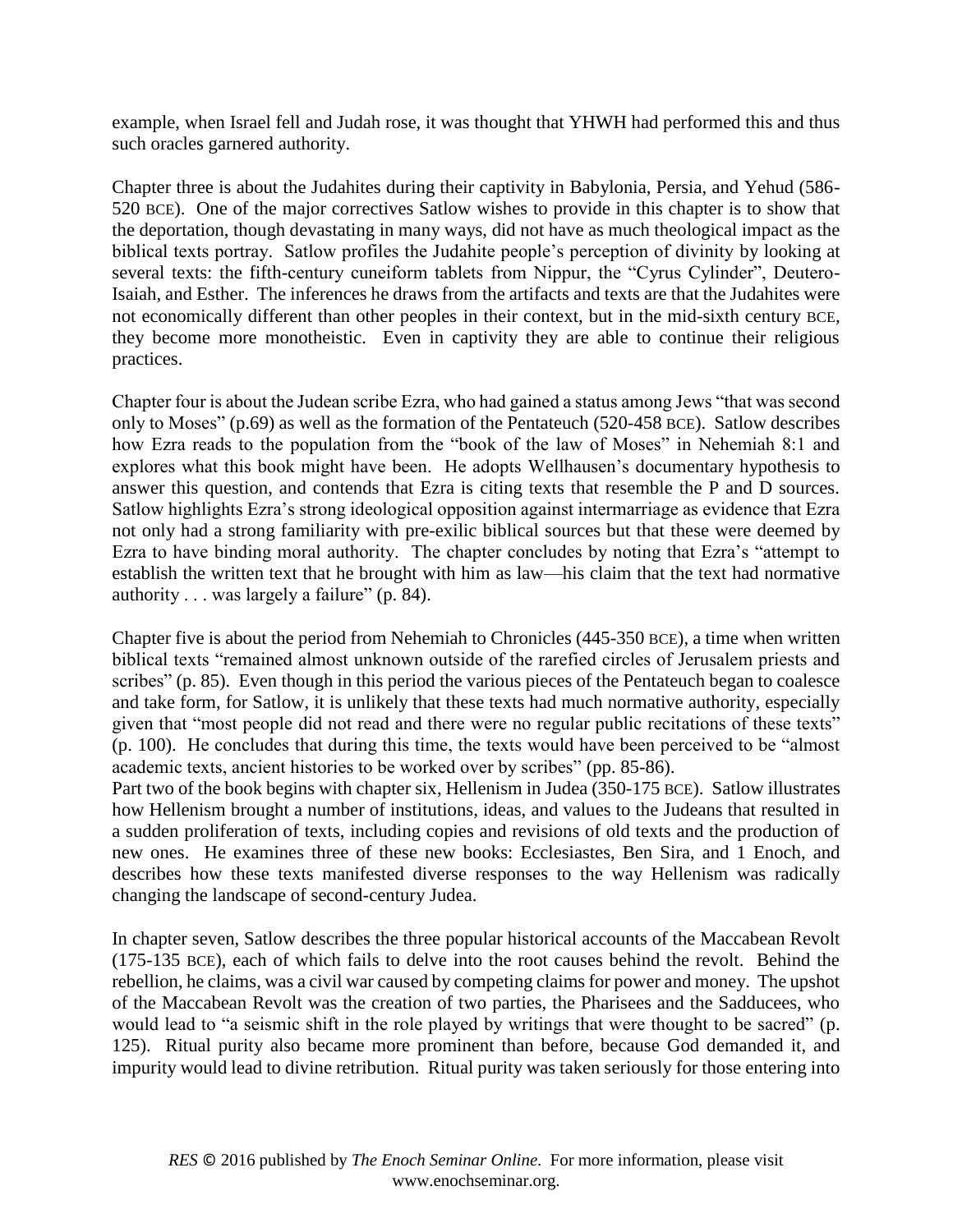the temple, as one must be pure before God, but detailed rules regarding purity were transmitted from priests, not derived directly from written sources, such as Leviticus.

Chapter eight is about Judea in 135-104 BCE. This period saw the rise of the Pharisees and Sadducees, both of whom opposed the Hasmoneans. Unlike the Pharisees who placed authority on unrecorded laws handed down orally, the Sadducees deemed only those rules and regulations written down in scripture were valid and binding. While noting they were a diverse group, Satlow credits the Sadducees with bringing their preference for the authority of written, divinely revealed texts to the Hasmonean court. He posits that a Sadducee is the author of 1 Maccabees, since the group held some power in Hyrcanus' Hasmonean kingdom, and that there is evidence that written texts had authority to some extent. The book of 1 Maccabees, as well as the Temple Scroll and Jubilees, also penned by (radical) Sadducees, reflect the varying levels of normative authority placed on texts in that period.

Chapter nine explains the circumstances under which Jewish texts were translated into Greek (i.e. the Septuagint) in the third century BCE to the first century CE. One theory of the impetus of the Septuagint translation is that Ptolemy's court (the successors of Alexander) acquired texts from Jerusalem, wishing to know more about their subjects' politeia, and that the director of the renowned Library of Alexandria made the request (the Letter of Aristeas). On the other hand, Satlow says it possible that Ptolemy II made the request and the "Jerusalem priests sent not only the scroll but its translators as well," which would account for a wooden Greek translation (p. 158). Though not much came of this at first, the translation was rediscovered by educated Jews in Alexandria who built an intellectual culture around it "in order to participate in the flourishing academic world around them" (p. 170).

In chapter ten Satlow describes the texts now known as the Dead Sea Scrolls as key to understanding the development of normative authority in the Bible. He follows the story of a separatist group of Sadducees encamped at Qumran who saw themselves as a remnant of God's obedient people whose "primary task was to follow God's rules, as revealed from earlier authoritative texts and their interpretation" (p. 177). What is significant here is that this elite educated group living on the fringes rendered authority to "the actual physical scrolls of texts that it regarded as authoritative" (p. 188).

Part three begins with chapter eleven, Jesus and the Synagogue (4 BCE-30 CE). Satlow states that though the Gospels depict Jesus debating with the Pharisees and quoting scripture, "he much prefers to use actions and parables rather than scripture and its interpretation; scripture per se appeared to have played a marginal role in his religious life" (p. 208). Furthermore, "Scripture is still a 'vague term' during this period and what counted as scripture and precisely how it counted were 'still fuzzy' (p. 209).

Chapter twelve is about Paul (37-66 CE), who is credited as "among the first to see the meaning of Jesus's life and death through the lens of scripture" (p. 211). Satlow argues that Paul's letters offer insight into how different ancient communities understood scripture and the authority they gave it. Paul's letters often cite Jesus as the fulfillment of prophecy, which bolsters their oracular authority, but his letters also contain a "charismatic authority," which enables Paul to have the power to solve practical problems in the floundering Christian communities (p. 218).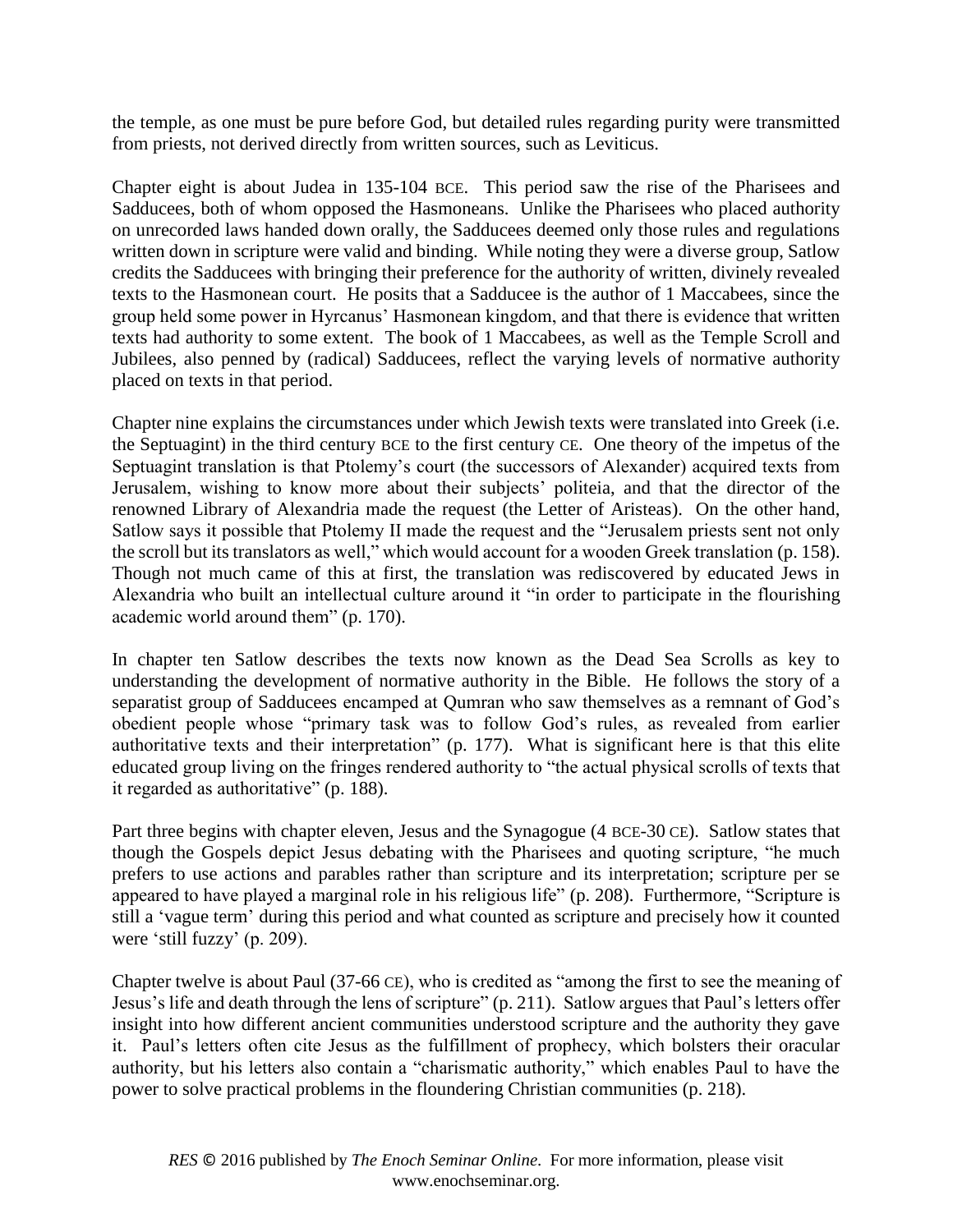Chapter thirteen is about the Gospels (66-100 CE). Satlow states that "The end of the first century CE was awash in Christian texts. Whatever their authors intended, though, these texts were rarely seen as 'scripture' by the communities that read them" (p. 238). Reading these texts aloud at a worship service would have seemed odd to Gentiles, but not to Jews. The use of the first penned gospel, Mark, by Matthew, Luke, and John, also supports an overarching theme throughout Satlow's work, that biblical writers tend to utilize earlier works by reworking them for their own purposes.

Chapter fourteen describes the early Christians' (100-200 CE) use of scripture. Satlow believes that the Christians' preference for the codex over the scroll indicates a utilitarian function of the physical form that the scriptures were preserved; and therefore "Christians were also implicitly asserting that the *text* was less important than the *message*" (italics his; p. 256). Chapter fifteen narrates the role rabbis played in sanctifying Jewish texts (100-220 CE). Ultimately, Satlow ends his story here with the rabbis, for whom scripture "was not a collection of oracles but the source of all true knowledge. It was not just a historical record of God's revelation but the very place at which God continued to reveal his will to his people" (p. 268). The rabbis' had a two-fold understanding of the holiness of scripture: the very words were seen as "divine and containing all possible knowledge," and the scrolls themselves were also to be treated as holy and venerated (p. 275). Since the physical scrolls themselves were sacred, Satlow remarks that they became "a precious reference book and object of veneration rather than a living document. Scripture thus *loses* importance to the oral traditions and the give-and-take that accompanies them" (p. 273).

In summary, while Satlow should be lauded for exploring a thesis that is both provocative and innovative, several criticisms come to the fore. One particularly problematic aspect of his methodology is his reliance on the concept of three distinct types of textual authority in the ancient world. Because his argument hinges on these three paradigms of authority, it is peculiar that they are only briefly explained in his introduction. The book would have benefited greatly if Satlow had parsed out his definitions and understanding of authority in more detail, particularly stronger distinctions between oracular and normative authority. His argument that in the ancient world scripture was accorded oracular authority, not nominative authority, relies too heavily on the imposition of his own artificial and vague categories of authority. He provides little evidence that oracular authority was seen by those in the ancient world as a distinctive and separate kind of authority than normative authority. If a text was understood as containing the very words of God, was it not then considered as morally binding? While Satlow's three typologies of authority might seem convenient for the sake of analysis, he does not satisfactory prove that ancient people understand authority in terms of the discrete categories he has created.

His case for lack of early Christian textual authority in chapter fourteen is not one of his strongest arguments. In order to prove that the physical words of the biblical text were of little importance to Christians, he says "almost all the surviving ancient papyri of early Christian texts were found in the ancient *garbage dump* of Oxyrhynchus, Egypt. Christians disposed of these texts just as they did their other refuse" (p. 256). Satlow's claim that Christian texts were not deemed holy because they were discovered in a garbage dump is but one example of purporting his own thesis at the expense of a multitude of unknown factors. It is unlikely that a single discovery of documents at Oxyrhynchus is indicative of early Christian disregard for scripture. Satlow's